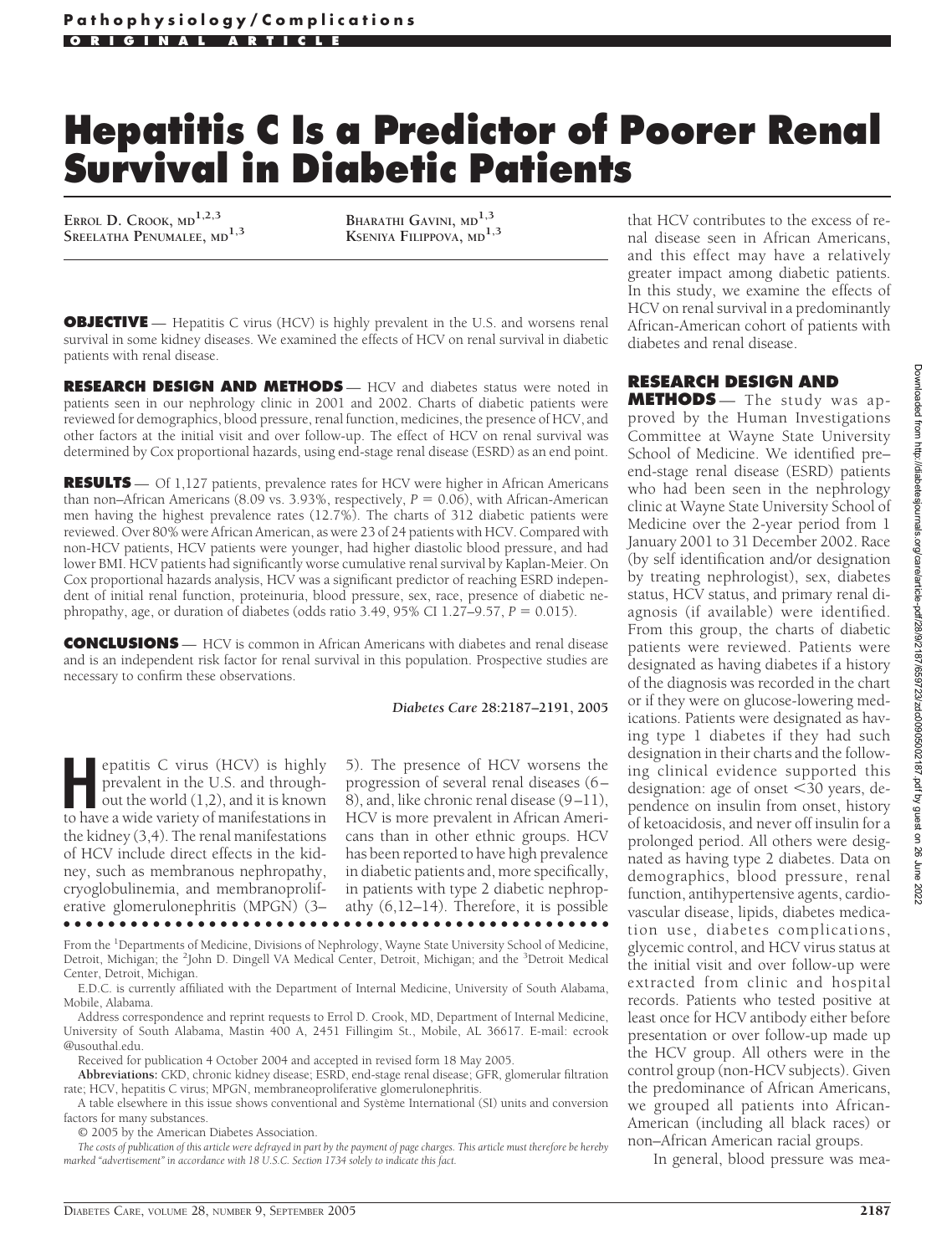| Table 1-Baseline characteristics of diabetic patients by HCV status |  |  |
|---------------------------------------------------------------------|--|--|
|                                                                     |  |  |

| Characteristics                                                                                    | HCV subjects    | Non-HCV subjects     | $\boldsymbol{P}$ |
|----------------------------------------------------------------------------------------------------|-----------------|----------------------|------------------|
| $n^*$                                                                                              | 24              | 288                  |                  |
| Age (years)                                                                                        | $55.6 \pm 2.0$  | $60.5 \pm 0.78$      | 0.078            |
| Men/women                                                                                          | 12(50)/12(50)   | 98 (34.0)/190 (66.0) | 0.125            |
| African American/non-African American                                                              | 23(95.8)/1(4.2) | 240 (83.3)/48 (16.7) | 0.145            |
| Duration of diabetes (years)                                                                       | $12.3 \pm 1.9$  | $15.3 \pm 0.69$      | 0.231            |
| Diabetic nephropathy as primary renal diagnosis                                                    | 10(41.7)        | 172(59.7)            | 0.090            |
| BMI (kg/m <sup>2</sup> )                                                                           | $29.9 \pm 1.4$  | $33.5 \pm 0.47$      | 0.033            |
| Systolic blood pressure (mmHg)                                                                     | $157.1 \pm 4.9$ | $153.8 \pm 1.6$      | 0.560            |
| Diastolic blood pressure                                                                           | $87.3 \pm 2.9$  | $81.9 \pm 0.80$      | 0.066            |
| Estimated GFR (ml/min)                                                                             | $46.8 \pm 7.8$  | $42.4 \pm 1.5$       | 0.426            |
| High urine protein                                                                                 | 11/22(50)       | 98/247 (39.7)        | 0.370            |
| Number of blood pressure medications                                                               | $2.67 \pm 0.26$ | $2.53 \pm 0.09$      | 0.670            |
| On renin angiotensin system inhibitor                                                              | 11/19(57.9)     | 122/193 (63.2)       | 0.630            |
| Cardiovascular disease                                                                             | 11(45.8)        | 142(50.7)            | 0.676            |
| Extrarenal microvascular complications                                                             | 9(37.5)         | 113(39.2)            | 0.99             |
| Data are means $\pm$ SE or n (%). *In some cases the n for a variable is not equal to the total N. |                 |                      |                  |

sured by nurses or physicians using a standard mercury sphygmomanometer with the patient in the seated position. If blood pressure was checked more than once on any visit, we used the lowest documented measurement for that visit. Blood pressure over follow-up is the mean of the single lowest blood pressure taken at each follow-up nephrology clinic visit. Use of renin angiotensin system inhibitors at presentation, before presentation, or over follow-up was noted. We designated high urine protein excretion as a 24-h urine protein of  $>2,000$  mg, a urine protein-to-creatinine ratio  $>2$ , or a value of  $3+$  or  $4+$  on a urine dipstick. We used the primary renal diagnosis as determined by the treating nephrologist. When no primary renal diagnosis was given, diabetic nephropathy was assigned if there was presence of retinopathy, micro- or macroalbuminuria, diagnosis of diabetes for at least 5 years, and absence of other obvious cause of renal disease. Extrarenal microvascular complications are defined as the documented presence of proliferative diabetic retinopathy or diabetic neuropathy.

Measurements for lipids and glycemic control were not uniformly available with respect to who had them and when they were measured. Baseline lipid, glycosylated hemoglobin, or hemoglobin A1C values are the mean of such values performed within  $\pm 6$  months of the first visit. Values from  $>$  6 months after initial visit were grouped into 2-year time periods, with the first period being  $>6$ months to 2 years. Means of values within

these time periods were determined, and a weighted mean follow-up value was determined from among these means. In general, glycosylated hemoglobin (reference: 4–6.5%, determined by highperformance liquid chromatography) was the primary measurement performed in our clinical laboratory, with the hemoglobin A1C calculated from that value. Therefore, glycosylated hemoglobin was used in analysis.

We used the Modification of Diet in Renal Disease (MDRD) equation to estimate glomerular filtration rate (GFR) (15). Patients were classified according to chronic kidney disease (CKD) stage per the criteria of the National Kidney Foundation (16). Briefly, this classification includes five stages of kidney disease based on GFR, with stage 1 being GFR 90 ml/ min with albuminuria and stage 5 being GFR -15 ml/min or ESRD. Initiation of renal replacement therapy (ESRD) was the primary end point, but doubling of creatinine, change in CKD stage, and cardiovascular events were also noted. Cardiovascular outcomes included coronary artery disease (unstable angina, myocardial infarction, and asymptomatic occlusive coronary disease), congestive heart failure, and stroke (including transient ischemic attack).

## Statistical analysis

Data were entered into StatView (SAS, Cary, NC) and analyzed. In the analysis for effects on renal survival, we excluded patients with no follow-up visits and

those who presented with stage 5 CKD. Kaplan-Meier analysis was used to determine the effect of HCV on renal survival, using ESRD as an end point. Cox proportional hazards was used to determine the effect of HCV and other individual variables on renal survival, with results expressed as hazard ratio and 95% CI. In the multivariate model, HCV was the initial variable entered, with subsequent variables entered in stepwise fashion in order of decreasing strength of correlation to ESRD as determined by the *P* value from univariate analysis (Table 2). Data had to be available in at least half of the cohort to be entered into the multivariate analysis. In renal survival analysis, data on those not reaching ESRD was censored at the time of the last clinic visit (duration of follow-up). The relationship of HCV to cardiovascular events (prevalent and incident) was by logistic regression. Comparison between continuous variables was by unpaired *t* test and between descriptive variables was by  $\chi^2$ . *P* values  $<$  0.05 were considered statistically significant.

**RESULTS** — We identified 1,127 unique pre-ESRD patients who were seen in the 2-year period. Eighty (7.1%) had HCV and 395 (35.1%) had diabetes. Race was determined on 1,063 patients, of which 83.1% were African American. There was no significant correlation between prevalence of HCV and diabetes in any race or sex group. Diabetes was more common among women (38.8 vs. 29.9% in men,  $P = 0.002$ ) and tended to be more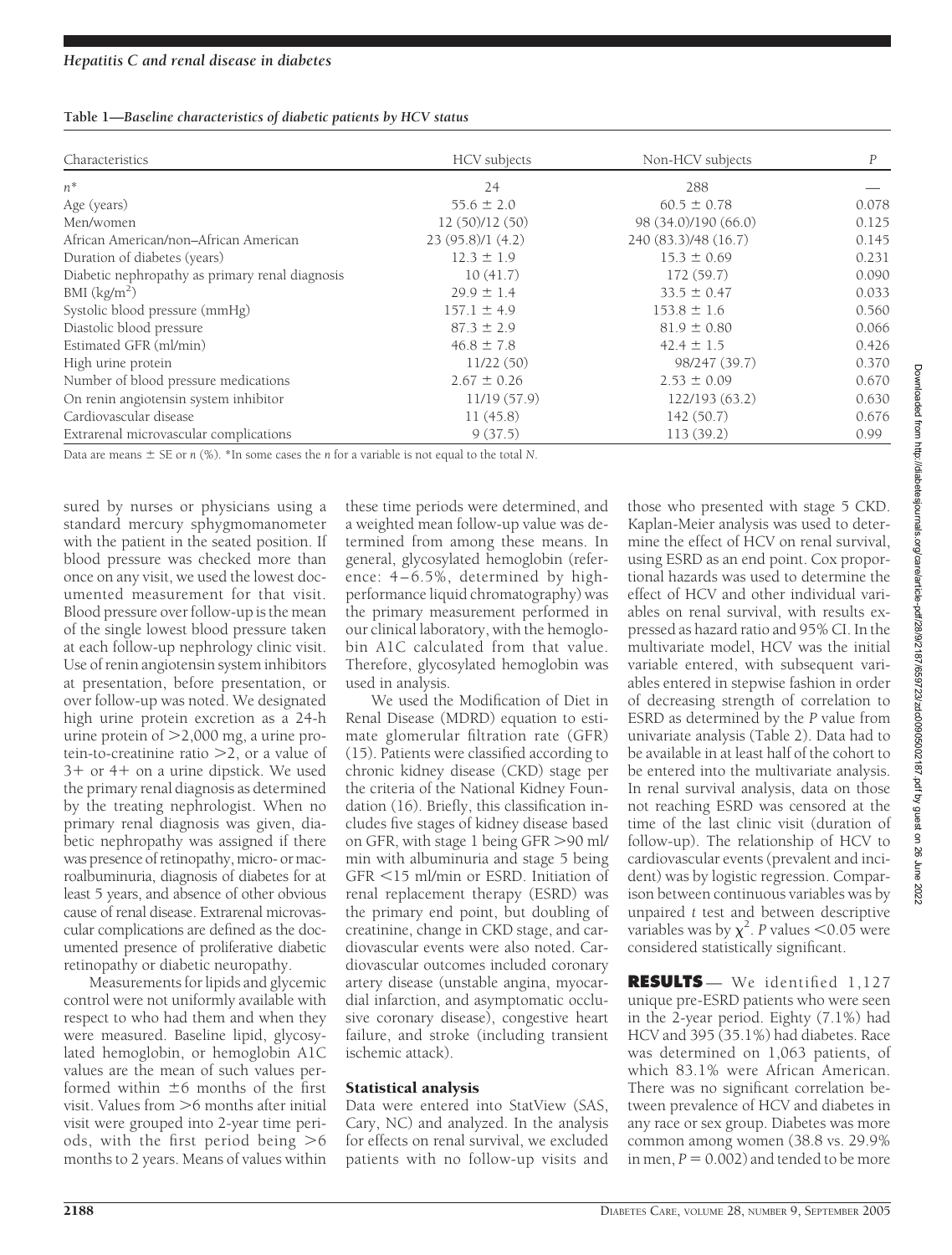| Table 2—Cox proportional hazards analysis for predictors of ESRD in diabetic subjects seen |  |
|--------------------------------------------------------------------------------------------|--|
| in an urban academic nephrology clinic                                                     |  |

| Characteristic                                          |                        | $\boldsymbol{P}$ |
|---------------------------------------------------------|------------------------|------------------|
| Univariate analysis                                     |                        |                  |
| <b>HCV</b> positive                                     | $3.69(1.83 - 7.45)$    | 0.0003           |
| Other significant factors                               |                        |                  |
| Sex (men)                                               | $1.84(1.08-3.13)$      | 0.026            |
| African-American race                                   | $3.22(1.00 - 10.3)$    | 0.049            |
| Diabetic nephropathy                                    | $2.23(1.19-4.17)$      | 0.012            |
| Initial mean arterial blood pressure                    | $1.02(0.998 - 1.03)$   | 0.081            |
| Estimated GFR                                           | $0.947(0.926 - 0.968)$ | < 0.0001         |
| Urine protein (high)                                    | $3.72(1.96 - 7.07)$    | < 0.0001         |
| Number of blood pressure medications on<br>presentation | $1.27(1.08-1.51)$      | 0.0053           |
| Systolic blood pressure on follow-up                    | $1.03(1.02 - 1.05)$    | < 0.0001         |
| Diastolic blood pressure on follow-up                   | $1.06(1.03 - 1.10)$    | 0.0002           |
| Baseline total cholesterol ( $n = 115$ ; 15<br>events)  | $0.979(0.966 - 0.992)$ | 0.0012           |
| Multivariate model                                      |                        |                  |
| HCV positive*                                           | $3.38(1.39 - 8.21)$    | 0.007            |
| HCV positive†                                           | $3.49(1.27 - 9.57)$    | 0.015            |

Data are odds ratio (95% CI). \*Model includes initial renal function, urine protein excretion, blood pressure, sex, race, and presence of diabetic nephropathy. In addition to HCV status, these factors remain significant on multivariate analysis (diastolic blood pressure on follow-up was the only blood pressure variable remaining significant). †Includes variable as above plus age, duration of diabetes, and renin angiotensin system inhibitor status at presentation. Age, initial renal function, and urine protein excretion remained significant in addition to HCV status.

common among African Americans. HCV tended to be more prevalent in African Americans (8.1 vs. 4.1% non–African Americans,  $P = 0.06$ ), with African-American men having the highest prevalence (12.7 vs. 5.1% in African-American women,  $P = 0.0001$ ).

A total of 387 charts were available for review from the diabetic patients. Twenty-six patients with HCV were identified, and of these 25 were African American. Two patients (both with CKD stage 5) in the HCV group and 73 patients (35 with CKD stage 5 and 38 with no follow-up) in the non-HCV group were excluded from further analysis. Baseline characteristics for the 24 HCV and 288 non-HCV patients included in this analysis are shown in Table 1. Twenty-two non-HCV subjects had type 1 diabetes, but all HCVpositive patients had type 2 diabetes. At presentation, HCV patients had significantly lower BMI. HCV patients tended to be younger, to have higher diastolic blood pressure, and to be less likely to have diabetic nephropathy as their primary renal diagnosis than non-HCV patients. There were no significant differences in other variables. HCV genotype was available in only 11 patients. Eight (72.7%) patients had genotype 1, and 3 patients had genotype 2. The most common primary renal diagnoses after diabetic nephropathy were hypertensive nephrosclerosis  $(\sim)30\%$  in non-HCV and 20% in HCV subjects) glomerular diseases  $(\sim 3\%$  in non-HCV subjects).

Compared with non-HCV, HCV patients had significantly poorer renal survival. A total of 54 patients reached ESRD (10 HCV [41.7%] and 44 non-HCV [15.3%] subjects,  $\chi^2$  = 0.0030). Kaplan-Meier analysis revealed cumulative renal survival to be significantly worse in HCV patients (Fig.  $1, P < 0.0001$ , log rank [Mantel-Cox]). The rate of loss of estimated GFR was  $-24.8 \pm 10.4$  and  $-2.14 \pm 2.32 \text{ ml} \cdot \text{min}^{-1} \cdot \text{year}^{-1} (P =$ 0.008) in HCV and non-HCV subjects, respectively. On univariate Cox proportional hazards analysis, HCV patients had over threefold risk for ESRD over the period of follow-up than non-HCV patients (Table 2). Other factors found to be significant predictors of reaching ESRD are also shown in Table 2. These include African-American race, male sex, diabetic nephropathy as the primary renal diagnosis, urine protein excretion, and initial renal function (using either estimated GFR or serum creatinine). HCV-positive status remained a predictor for reaching ESRD, with inclusion of many of these factors in the model indicating that it is an independent predictor of renal survival in diabetic subjects. Ninety patients reached the combined end point of ESRD or doubling of serum creatinine. After adjustment for factors in model 1, HCV-positive patients were 2.68 times more likely to reach the



Figure 1—*Kaplan-Meier curve for renal survival using ESRD as an end point in HCV and*  $non\text{-HCV patients with diabetes (P} < 0.0001).$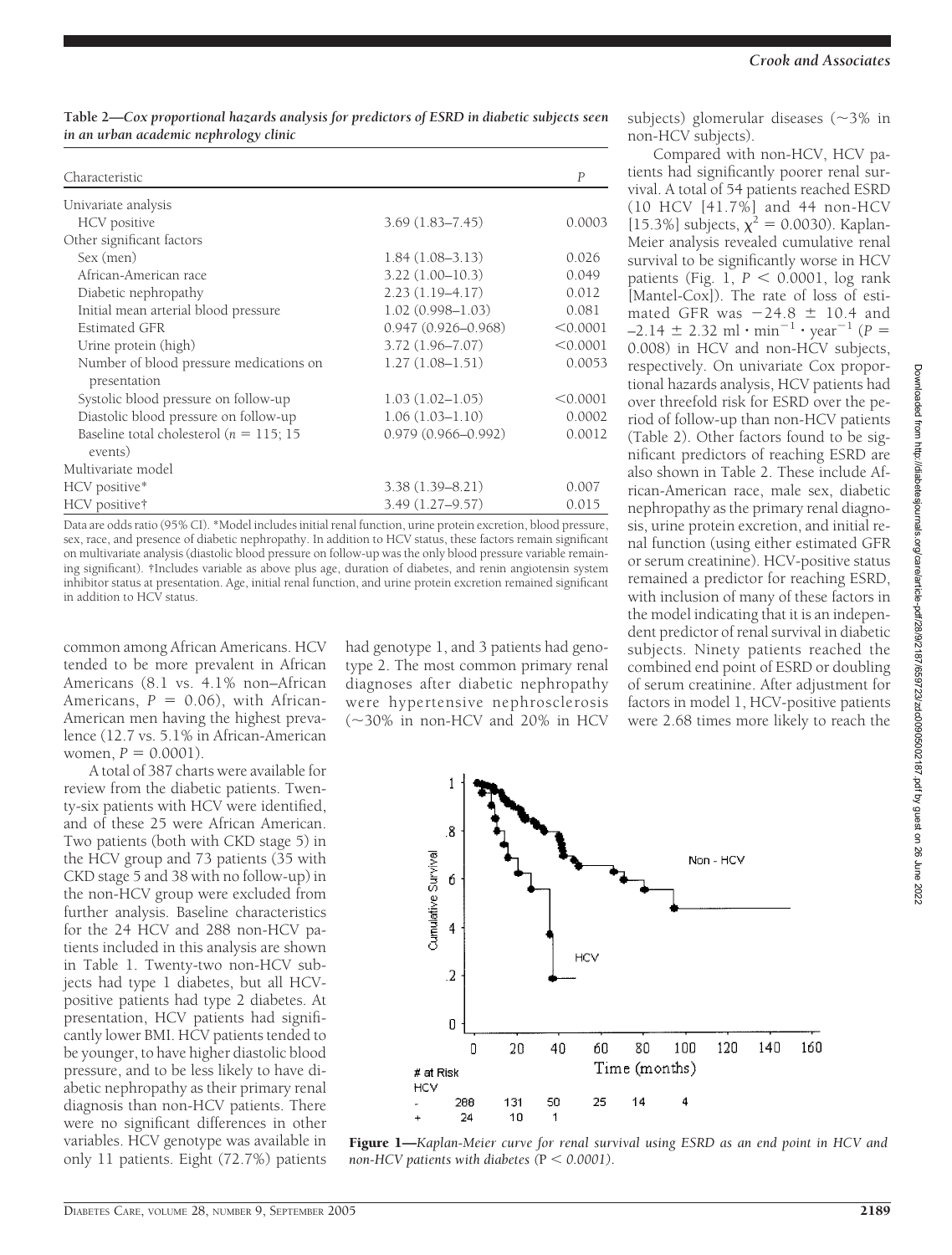| Table 3-Follow-up characteristics of HCV and non-HCV patients |  |  |
|---------------------------------------------------------------|--|--|
|                                                               |  |  |

| Characteristic                                           | HCV subjects              | Non-HCV subjects           |        |  |
|----------------------------------------------------------|---------------------------|----------------------------|--------|--|
| n                                                        | 24                        | 288                        |        |  |
| Diastolic blood pressure on follow-up (mmHg)             | $84.7 \pm 2.3$            | $79.6 \pm 0.58$            | 0.0154 |  |
| Weighted mean follow-up LDL (mg/dl)                      | $89.6 \pm 14.1 (n = 9)$   | $124.2 \pm 3.54 (n = 148)$ | 0.0201 |  |
| Weighted mean follow-up total cholesterol (mg/dl)        | $166.8 \pm 15.6 (n = 11)$ | $210.8 \pm 4.23 (n = 170)$ | 0.0108 |  |
| Weighted mean glycosylated hemoglobin (%)                | $9.43 \pm 1.1 (n = 10)$   | $9.94 \pm 0.28 (n = 139)$  | 0.646  |  |
| Renin angiotensin system inhibitor (ever)                | 19/23(82.6)               | 242/270 (89.6)             | 0.295  |  |
| Mean number of blood pressure medications over follow-up | $3.11 \pm 0.25$           | $3.09 \pm 0.09$            | 0.959  |  |
| Follow-up time (months)                                  | $19.5 \pm 2.6$            | $25.2 \pm 1.5$             | 0.269  |  |

Data are means  $\pm$  SE or *n* (%).

combined end point (95% CI 1.36–5.27)  $(P < 0.0043)$  than non-HCV patients.

HCV patients had significantly higher diastolic blood pressure over follow-up (Table 3). HCV patients also had lower LDL and total cholesterol, but glycemic control was not different. There was no difference between HCV-positive and non-HCV subjects for incident cardiovascular events or the likelihood of having extrarenal microvascular complications.

**CONCLUSIONS** — In a cohort that was 80% African American, we found that diabetic patients with HCV had worse renal survival, and these effects of HCV were independent of other factors shown to affect renal survival. In support of our observation, a similar effect of HCV was observed in a retrospective study of patients with CKD who underwent renal biopsy in northeastern Japan (6). In that study, the prevalence rate of HCV was 4.1% in the  $>$ 2,300 patients who had a renal biopsy. However, the prevalence of HCV was highest (19.5% [24 of 123]) in patients with type 2 diabetes who had a renal biopsy. Of interest, renal biopsies were done in patients with diabetes because the history was inconsistent with diabetic nephropathy (hematuria, heavy proteinuria in absence of retinopathy, or short history of diabetes). Likewise, we found that diabetic patients with HCV were less likely to have diabetic nephropathy as their primary diagnosis. Unlike our study, the Japanese study did not show a significant difference in progression to ESRD between HCV and non-HCV diabetic patients. However, similar to our findings, the rate of progression of renal disease was worse in the HCV group (6).

We can only speculate as to why diabetic patients with HCV have worse renal

survival. In our study, renal function was poor at presentation in both groups, with the majority of patients presenting with stage 3 or higher CKD. Therefore, the entire cohort was at significant risk of renal disease progression. HCV patients differed from non-HCV patients in only a few areas. Among these differences, blood pressure would be most likely to affect renal survival. However, the effects of HCV on renal survival were independent of both initial and follow-up blood pressure. It is interesting that LDL and total cholesterol were significantly lower in the HCV group over the course of follow-up. It is not clear why this is the case, but it may represent an increased state of inflammation or altered caloric metabolism. Notably, ESRD patients with lower total cholesterol, homocysteine, and serum creatinine have worse survival (17,18). Similarly, lower BMI is also associated with poorer overall survival among ESRD patients (19). It is hypothesized that these parameters represent increased inflammation in ESRD patients. We are not able to comment on other inflammatory parameters in our cohort, as they were not consistently checked. However, we have observed in a separate work that an elevated anti-nuclear antibody predicts worse renal survival in a cohort of diabetic and nondiabetic HCV patients (20). Whether this serologic test indicates increased autoimmunity, which is sometimes seen with HCV (21), or is a marker for increased inflammation or both is not clear at this time.

Poorer renal survival in the HCV group may be due to direct effects of HCV in the kidney. However, we are unable to say if worse renal survival was due specifically to HCV-related glomerular disease due to limited data. This is not likely to be the explanation, as HCV-related glomerular diseases such as MPGN are thought to be relatively uncommon. For example, in one study, only 4 of 91 HCV-positive liver transplant recipients had biopsyproven MPGN (22). In the Japanese studies mentioned above, 3 of 24 type 2 diabetic patients with HCV who had renal biopsy had evidence of MPGN (6).

An association between HCV and type 2 diabetes has been reported by several groups  $(6,12-14,23,24)$ . The higher prevalence of HCV in African Americans parallels the higher prevalence and incidence rates of type 2 diabetes seen in this group (23). Unlike the Japanese study, we did not see any correlation between HCV positivity and the presence of type 2 diabetes. One possible reason why HCV was not associated with higher prevalence of type 2 diabetes is that HCV prevalence was highest in African-American men, a group at relatively lower risk for type 2 diabetes when compared with African-American subjects (25,26).

While this analysis is limited, in that it is retrospective and has a relatively small number of HCV patients, it remains an important and novel observation. Because all patients did not have HCV serology done, it is conceivable that some HCVpositive patients were missed. However, all patients had HCV status checked upon entering the ESRD program, so HCV status is known among those reaching the end point. In addition, a single antibody test for HCV may be a false-positive, but we have corroborating evidence (subsequent HCV antibody, viral load, or genotype) in  $>80\%$  of the cases. Unfortunately, we do not have sufficient data to comment on the state of liver disease in HCV patients.

In summary, we have observed HCV to be a predictor of progression to ESRD in a cohort of predominantly African